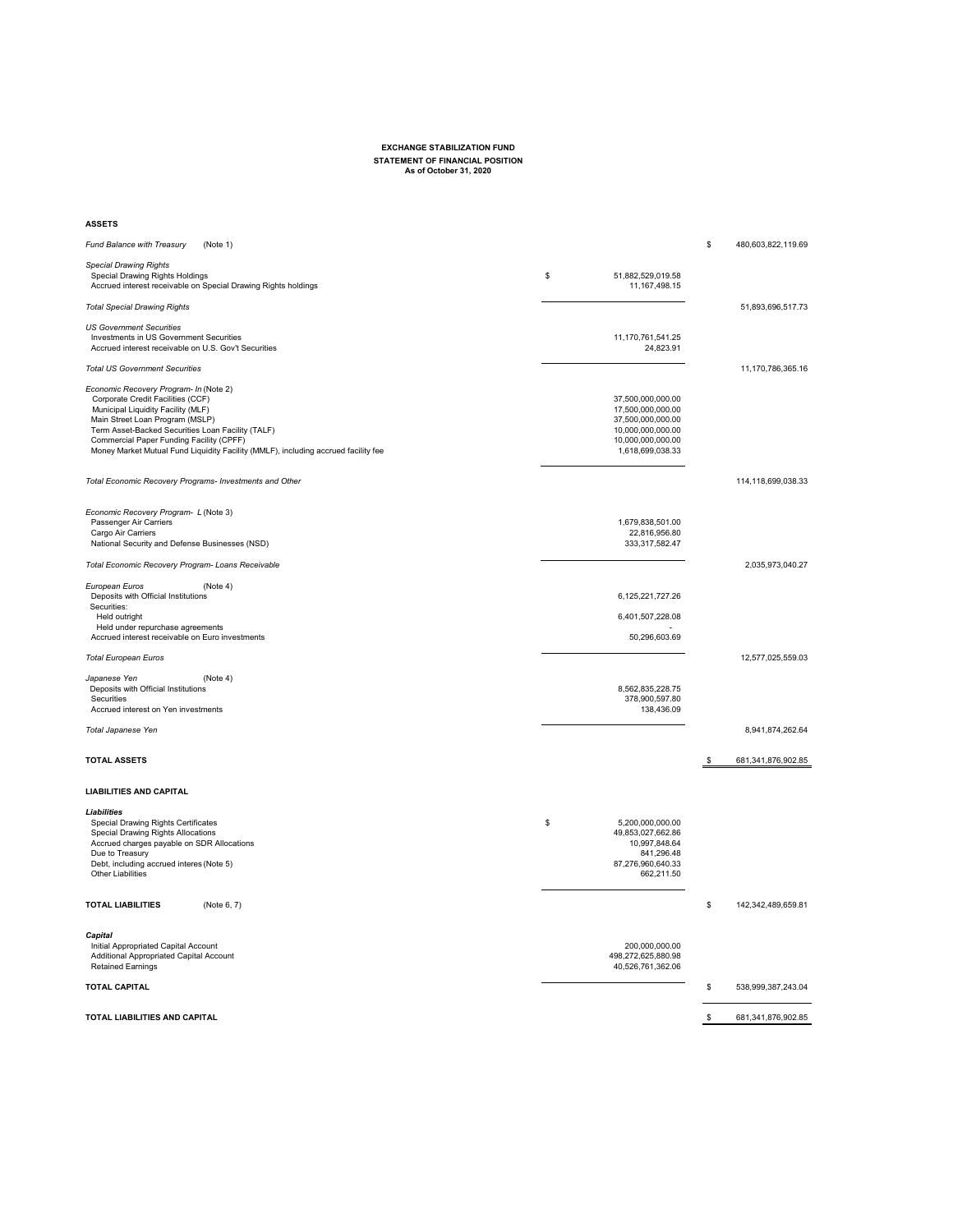## **EXCHANGE STABILIZATION FUND STATEMENT OF INCOME For the Current Month and Fiscal Year Periods Ending October 31, 2020**

| <b>INCOME and EXPENSE</b>                                                                                                                                                                                                                  | <b>Current Month</b>                           | <b>Fiscal Year</b>                           |
|--------------------------------------------------------------------------------------------------------------------------------------------------------------------------------------------------------------------------------------------|------------------------------------------------|----------------------------------------------|
| <b>Special Drawing Rights</b><br>Net interest (charges) on Special Drawing Rights<br>Net gain (loss) on SDR valuation                                                                                                                      | 151,769.35<br>5,852,440.54                     | 151,769.35<br>5,852,440.54                   |
| U.S. Government securities<br>Interest earned on U.S. Government Securities                                                                                                                                                                | 843,980.93                                     | 843,980.93                                   |
| Foreign Exchange<br>Interest earned (incurred) on Foreign Currency Denominated Assets<br>Net gain (loss) on Sales of Investment Securities and Foreign Currency Denominated Assets<br>Net gain (loss) on Foreign Excl<br>(Note 8)<br>Other | (3,434,061.10)<br>5,989,790.80<br>(2,691.32)   | (3,434,061.10)<br>5,989,790.80<br>(2,691.32) |
| <b>Economic Recovery Programs</b><br><b>Appropriation Revenue</b><br><b>Administrative Expense</b><br>(Note 9)<br>Net Financing cost                                                                                                       | 4,234,458.16<br>(4, 419, 136.21)<br>863,516.52 | 4,234,458.16<br>(4,419,136.21)<br>863,516.52 |
| <b>Net Income (Net Cost)</b>                                                                                                                                                                                                               | 10,080,067.67                                  | \$<br>10,080,067.67                          |